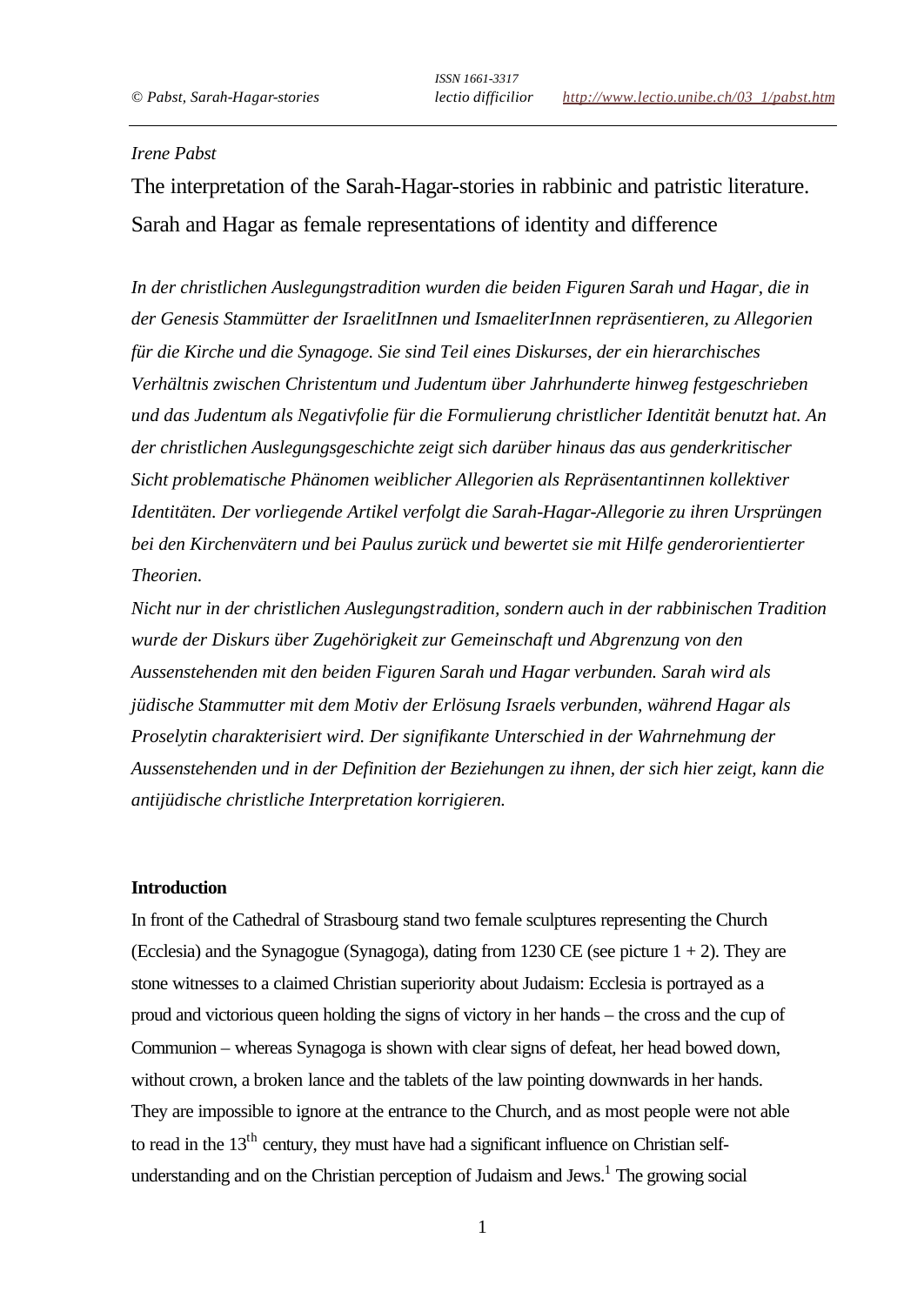suppression of Jews in the Middle Ages in Europe under a dominant Christian culture proves that images like these were not merely symbolic, but were a powerful political instrument.<sup>2</sup> They are part of a Christian cultural identity shaped on a negative perception of Judaism which has a long tradition.

The two statues point not only to the problem of Christian anti-Judaism, but to the no less problematic phenomenon of female embodiments of collective identities within western patriarchal societies. The ambivalent use of female figures in public for establishing and maintaining the social order has been subject to gender-critical research. I would like to use these theories as a hermeneutic background for tracing the roots of this allegorical depiction in the Christian tradition, the figures of the mothers of Isaac and Ishmael, Sarah and Hagar. The Church Fathers were the first to interpret Sarah and Hagar as allegories for Christianity and Judaism, and made Hagar a symbol for the Jewish expelled "other". But the discourse about insiders and outsiders was also connected with Sarah and Hagar also in the rabbinic tradition. I would like to show the significant differences between the interpretations and their crucial meaning for a redefinition of Christian identity within a Jewish-Christian dialogue.

## **The Christian interpretation**

#### **Paul**

The line of Christian interpretation starts with the Pauline allegorical-typological interpretation of the Genesis narratives of Sarah and Hagar (Genesis 16 and 21) in Galatians 4:21-5:1. Paul identifies Sarah with the "Jerusalem above" (4:26): she is the mother of the free descendants of Abraham. On the other hand, he relates Hagar to the Sinai-covenant and the present Jerusalem (4:25): she is the mother of the unfree descendants of Abraham. Paul is speaking about identity and difference since the unfree descendants are to be expelled. But it has to be stressed that Paul is **not** speaking of Christianity and Judaism, as some contemporary interpreters still claim, $3$  but of the Galatian community (consisting of Jewish and pagan Christians, identified as the children of Sarah) and of his Jewish-Christian opponents<sup>4</sup> (identified as the children of Hagar). His interpretation is based on the conflict in Galatia about the extent of the Torah's validity for Gentile Christians. At first glance Paul seems to reject the Torah as enslaving (4:25) but the context shows that it is not the Torah as such, that he opposes, but it is the exclusive interpretation of the Torah by his opponents. In his view, that results in a split within the Christian communities between Jewish Christians and Gentile Christians, which becomes clear in the Antiochian incident  $(2.11-14)$ .<sup>5</sup> This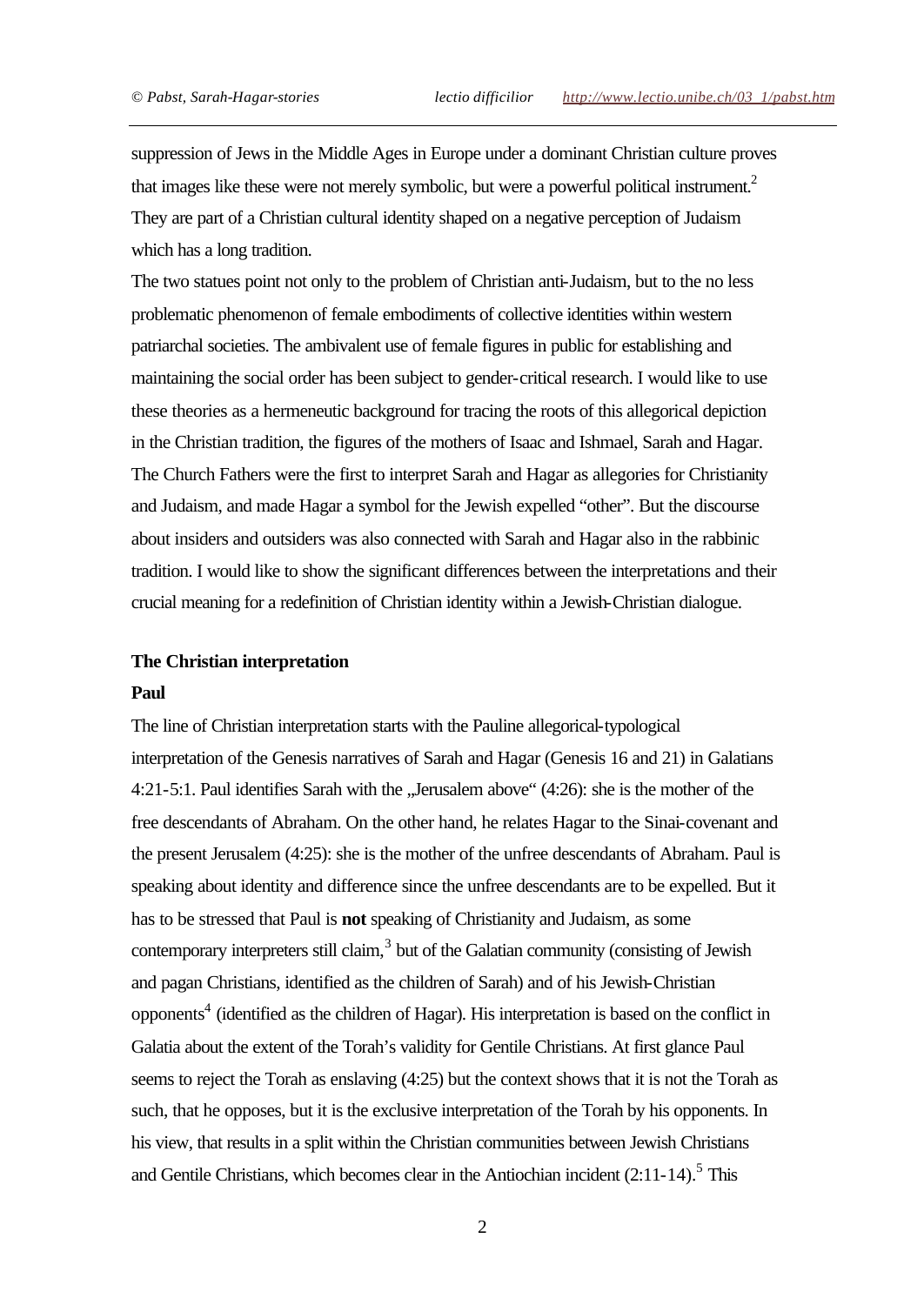interpretation is supported by the fact that, elsewhere in Galatians, Paul emphasizes the validity of the Torah (5:14.22f.) It has to be considered that Paul's was apparently the weaker position in that argument, which explains his sharp polemics.<sup>6</sup> Within this context his offensive interpretation can be seen as somehow subversive.

Paul's way of interpretation is quite close to Jewish tradition. By taking up the idea of representing groups with female figures from the Genesis narratives, where Sarah and Hagar are understood not only as individuals but as mothers of two different people,<sup>7</sup> and by applying it to his own situation he is following the general midrashic principle of actualization. Nevertheless, Paul interprets the stories in a dualistic and selective way that stresses the conflict between Sarah and Hagar: First, he emphasizes the social function of the two figures, by setting the slave versus the free woman, four times within a couple of verses (4:22.25.26.30.31). Secondly he interprets the opposition between their sons theologically, by the terms flesh and promise/spirit (kata sarka – di epaggelia, 4:23; kata pneuma – kata sarka, 4:29) stressing the opposition even more. Thirdly he omits important features of the Genesisstory: the promises given to Hagar, and her liberation (Genesis 16:11; 21:18.20f.). The result is the image of an irreversible opposition between Sarah and Hagar and thus between the groups they represent.<sup>8</sup> By deepening the differences between them he makes Hagar a symbol for otherness that has to be excluded. As he never identifies the protagonists directly he provides an image that can easily be transferred to other contexts – as it happens with a lot of interpreters, at first with the Church Fathers.

## **Tertullian**

The earliest reference to the Pauline interpretation is found in Tertullian's largest work "Adversus Marcionem" (dating from ca. 200-211 CE) which aims to reject Marcion's gnostic understanding of Christianity (V,4,8). He comments on Paul's interpretation in Galatians:

"[…] *for these are two testaments* – or two revelations, as I see they have translated it – the one from Mount Sinai referring to the synagogue of the Jews, *which* according to the law *gendereth to bondage*: the other gendering above all principality, power, and domination, and every name that is named not only in this world but also in that which is to come: for she is *our mother*, that holy church, in whom we have expressed our faith: and consequently he adds, *So then, brethren, we are not children of the bondwoman, but of the free*. In all this the apostle has clearly shown that the noble dignity of Christianity has its allegorical type and figure in the son of Abraham born of a free woman, while the legal bondage of Judaism has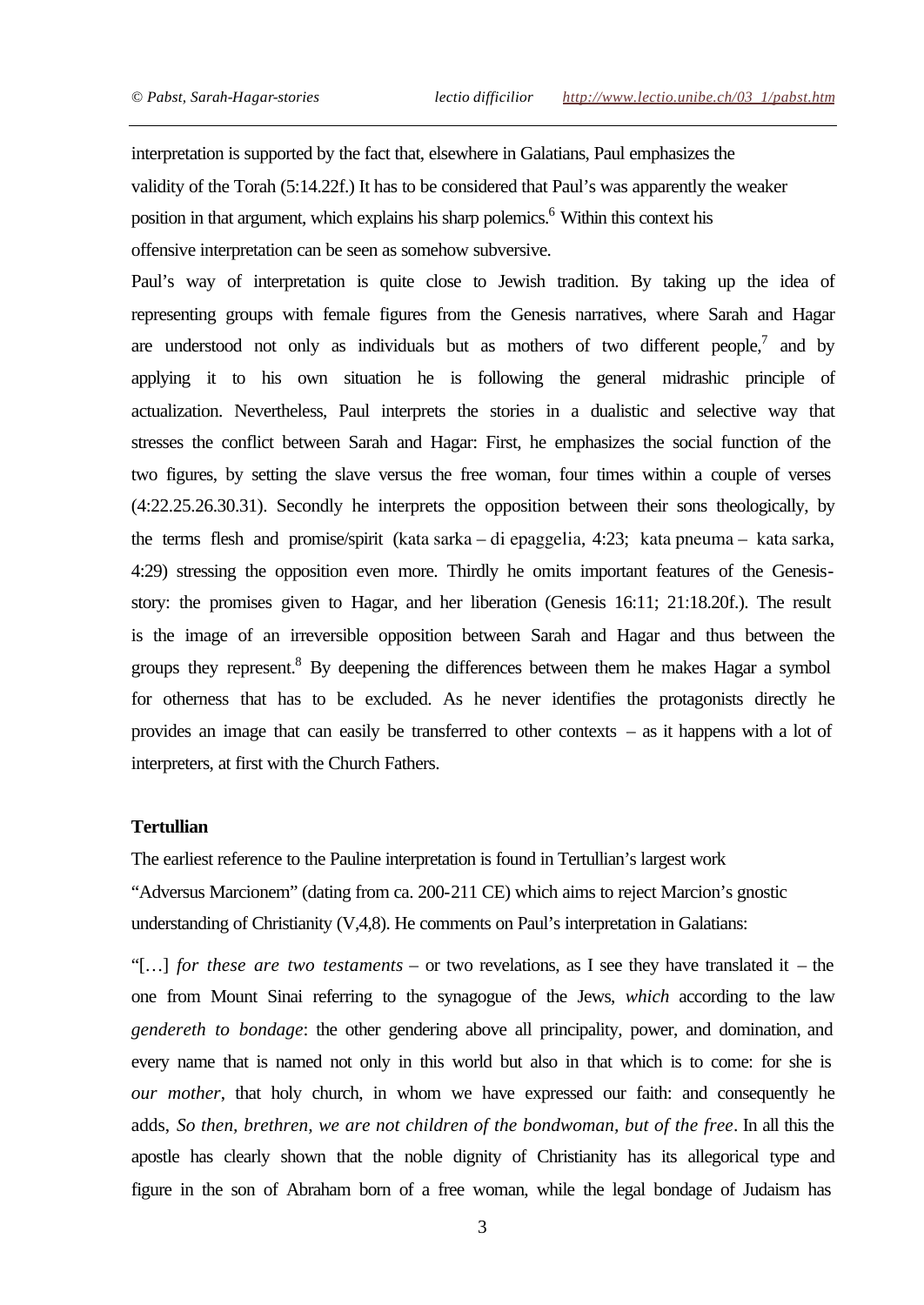its type in the son of the bondmaid."<sup>9</sup>

Tertullian understands Paul to identify Sarah with "the holy Church that is above all principality, power and domination" that "has its allegorical type in the son of Abraham born of the free woman". He understands Hagar to be identified with the Synagogue that "gendereth to bondage and has its type in the son of the bondmaid". Even if this reference is marked as a quotation of Marcion, whose rejection of Judaism is known, and is therefore not surprising, it is remarkable that Tertullian does not criticize Marcion for the anti-Judaic content of his interpretation but, on the contrary, seems to share it.<sup>10</sup> This suspicion is confirmed if one looks into his work . Adversus Iudaeos" (written around 200) which deals explicitly with Judaism and has become a model for a whole literary tradition.<sup>11</sup> Tertullian expresses his view of the subordination of Judaism e.g. with the allegorical interpretation of the biblical pairs Jacob and Esau and Cain and Abel: The subordination of the older brother (Genesis  $25.23$ )<sup>12</sup> serves as an image for subjecting Judaism to Christianity. Similarly, the acceptance of Abel's sacrifice and the rejection of Cain's<sup>13</sup> are seen as signs for the replacement of the Jewish cult by the Christian service. Tertullian's negative view of Judaism has to be seen in his historical context. In accordance with most of the Church Fathers of his time Tertullian uses the allegorical interpretation of Scripture to prove the truth of the Christian revelation. He has to face the well-founded rejection of Jesus as Messiah by the Jewish side. The existence of a thriving Judaism called the Christian universal truth into question. Allegorical, or spiritual, interpretation provided an effective weapon in the Jewish-Christian debate about the correct interpretation of Scripture.<sup>14</sup> But it has to be said that it served not only apologetical purposes in a weaker position but helped to express the universal Christian demand that could not accept another religion as equal. The interpretation of Judaism as a slave woman, as subordinated and rejected "other", was a way, retrospectively a wrong way, to deal with these difficulties. On one side Tertullian found himself in a similar situation to Paul's 100 years earlier, struggling with a more powerful opponent and searching for identity, and taking up Paul's dualism of the two female figures. But whereas Paul leaves some possibilities for interpretation open, Tertullian explicitly does not. He develops Christian identity at the expense of a denigrating view of Judaism,  $1<sup>5</sup> - a$  tradition that would become very influential in Christian history.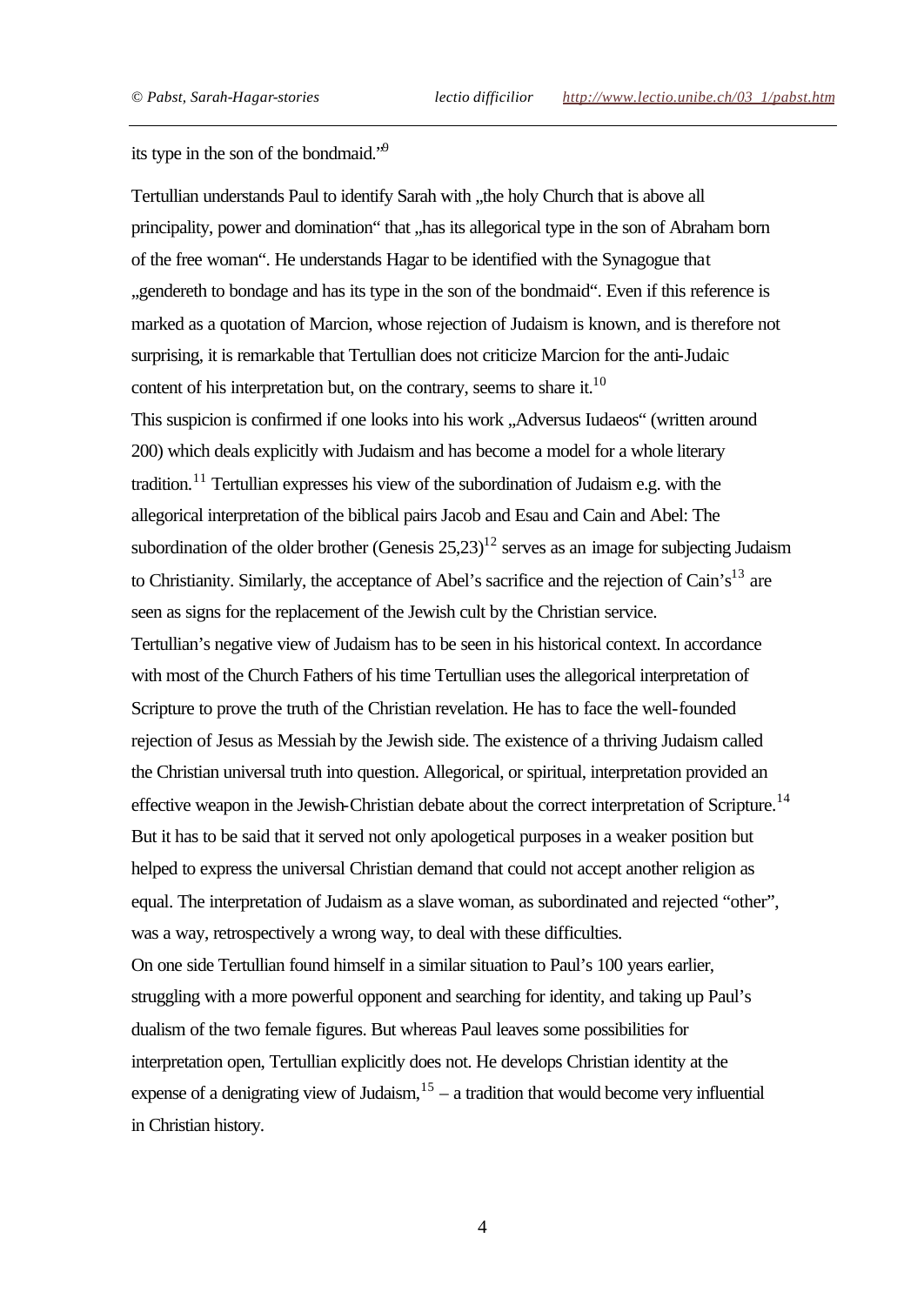#### **Origen**

Origen is but one example for the further developed idea of the Church replacing Israel to be God's chosen people by using the Sarah-Hagar-allegory. In a sermon on Genesis 21 he takes up the identification of Sarah with Christianity and Hagar with Judaism by frequently citing from Paul's letter to the Galatians. This understanding of Paul must have been already quite common at that time. At the beginning of his sermon he points out the importance of allegorical interpretation which can be learned from Galatians 4:24. His purpose is that Christians should learn to treat other passages in Scripture accordingly,  $^{16}$  e.g. some elements in Genesis 21 which Paul left out.

One element is the bottle of water which Abraham gave to Hagar when he expelled her (Genesis 21:14) and which didn't provide enough water to survive.

"But he 'who is born according to the flesh' drinks water from a bottle and the water itself fails him and he lacks in many things. The bottle of the Law is the letter, from which that carnal people drinks, and thence receives understanding. This letter frequently fails them. It cannot extricate itself; for the historical understanding is defective in many ways. But the Church drinks from the evangelic and apostolic fountains which never fail, but 'run in its streets' (Proverbs 5:16), because they always abound and flow in the breadth of spiritual interpretation. The Church drinks also 'from wells' when it draws and examines certain deeper things from the Law."<sup>17</sup>

The purpose of this allegory is to show the "defective" literal understanding of Scripture by the Jews. This understanding does not only differ from the Christian one but there is a fight going on for the right understanding, as Origen interprets the persecution of Isaac by Ishmael.<sup>18</sup> This could be a hint to a competitive situation between Jews and Christians regarding the attractiveness of their religions and to a quite successful stand of Judaism. It also connects the dualistic ways of interpretation with the idea of the Jewish people as a "carnal" people which is overcome by the "spiritual" people of the Christians. Another element is the inability of Hagar to find a well in the desert.

"After this […] the angel of the Lord opened Agar's eyes, and she saw a well of living water. How can these words be related to history? For when do we find that Agar has closed eyes and they are later opened? Is not the spiritual and mystical meaning in these words clearer than light, that that people which is 'according to the flesh' is abandoned and lies in hunger and thirst, suffering 'not a famine of bread nor a thirst of water, but a thirst for the word of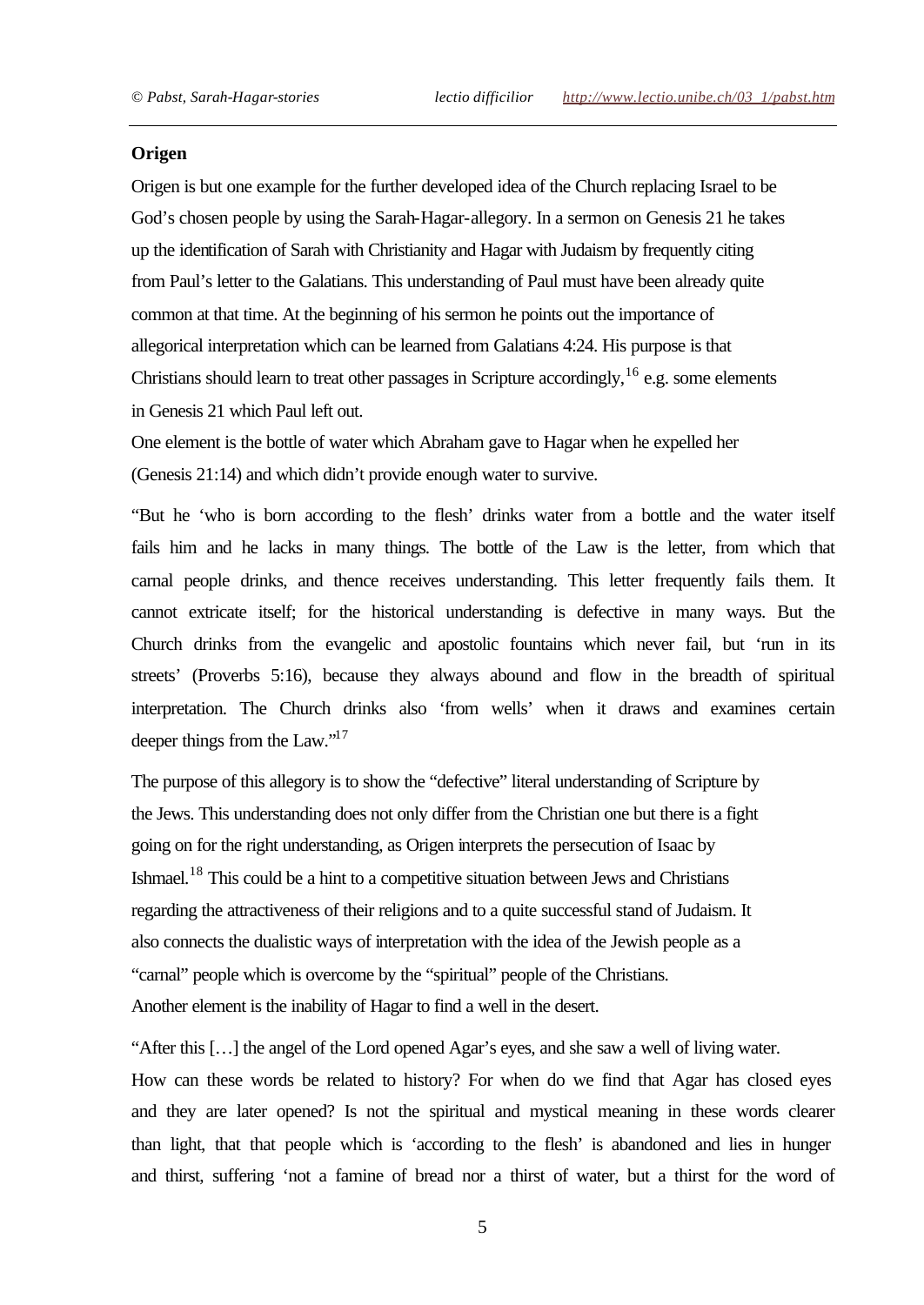God' (Amos 8:11), until the eyes of the synagogue are opened? This is what the Apostle says is a 'mystery': that 'blindness in part has happened in Israel until the fulness of the Gentiles should come in, and then all Israel should be saved' (Romans 11:5). That, therefore, is the blindness in Agar who gave birth 'according to the flesh', who remains blind until 'the veil of the letter be removed' by the angel of God and she see the 'living water'. For now the Jews lie around the well itself, but their eyes are closed and they cannot drink from the well of the Law and the prophets."<sup>19</sup>

In this passage the motif of Jewish blindness occurs, being very common among the Church Fathers and recurring in Christian art as the sculptures of Ecclesia and Synagoga show. Hagar is also a symbol for God having deserted his people who are now starving in the desert. Origen leaves the possibility for the conversion and redemption of the Jews open at the end of time, but different from Paul (Romans 11:25ff.) he rejects the remaining election of Israel as a matter of fact. For Origen, Israel can only be saved by being converted to Christianity, there is no option for an equally accepted Judaism. Consequently he sees the Church as true people of God, represented by Sarah, the mother of the Christians and virtue.

"I think therefore [because of allegorical interpretation, I.P.], that Sara, which means prince or one who governs empires, represents arete, which is the virtue of the soul.<sup>20</sup>

"But let us see what Paul understood in this play and what angered Sara. Already above in our spiritual exposition we set Sara in the place of virtue. If, therefore, the flesh which Ismael, who was born according to the flesh, represents, attracts the spirit, which is Isaac, and deals with him with enticing deceitfulness, if it allures him with delights, if it mitigates him with pleasures, this kind of play of the flesh with the spirit offends Sara especially, who is virtue, and Paul judges allurements of this kind to be the most bitter persecution.<sup>521</sup>

With Origen, the idea of the Church taking the place of God's elected people becomes more and more shaped, and influences the perception of Judaism seriously.<sup>22</sup> Origen's enmity is the more striking as he lived in Caesarea, a famous center for Jewish studies in the  $3<sup>rd</sup>$  century CE, and as he very likely had contacts to and exchange with Jewish scholars.<sup>23</sup> His works show good knowledge of halakhic and aggadic traditions. In his anti-Heretic work "Contra Celsum" he even defends Judaism along with Christianity against pagan offenses. Polemics like those in the cited examples are mostly found in his sermons. This makes it very likely that Origen tried to prevent Christians from mixing with Jews and from becoming too much attracted by Judaism.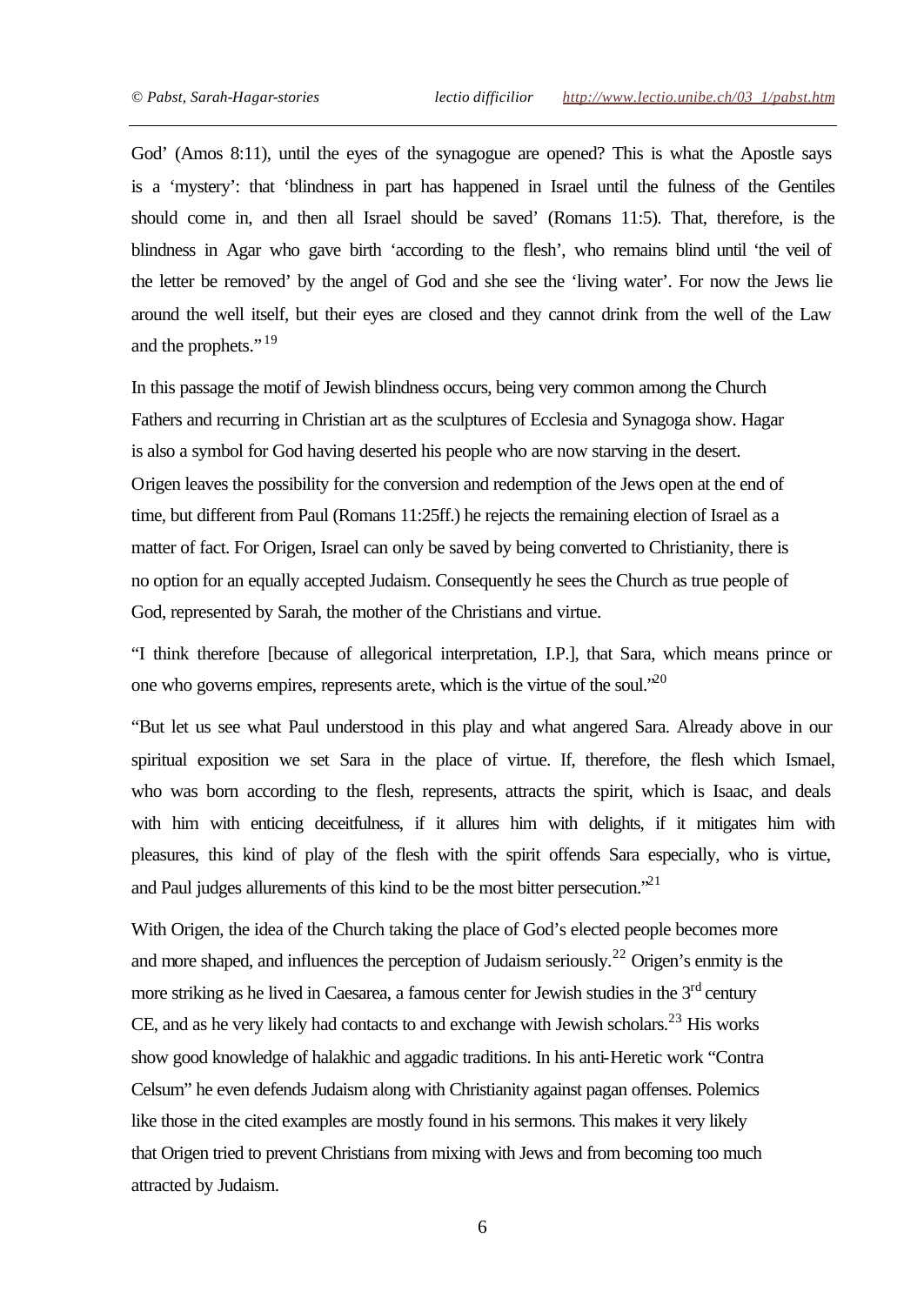His polemic has to be seen within the complex process of separation between Judaism and Christianity during the first centuries CE, when Christian identity had just begun to develop. Judaism was a "religio licita" with a rich tradition that provided the majority in the Roman Empire, compared with the number of Christians. Judaism was apparently very attractive also for Christians and was not seen as a totally distinct religion, as there is evidence that in a lot of cases Christians took part in Jewish services and festivals.<sup>24</sup> It is even likely that Judaism and Christianity competed with each other in converting Gentiles. Living next to a flourishing Jewish community Origen must have been aware of this situation. These circumstances make his polemic understandable, but it remains problematic.

Nevertheless Origen's negative statements about Judaism became part of the theological doctrine of Christian superiority that prevailed even after Christianity had become the dominant religion in the Roman Empire. Later Church Fathers continue this line of interpretation by using the Sarah-Hagar-allegory, e.g. Ambrosius and Augustin.<sup>25</sup> The growing legal and social restrictions in the  $5<sup>th</sup>$  century CE for Jews, like the exclusion from public positions and the prohibition of mixed marriages between Jews and Christians, make clear that anti-Judaism remained not a theoretical doctrine only.<sup>26</sup> The negative perception of Jews as "others" of which the Sarah-Hagar-allegory is but one element, has become one of the fundamental teachings of the Church and has had lethal consequences for Jews throughout history.

## **Allegorical interpretation and representation of the feminine**

The examples of the Sarah-Hagar-allegory also show how the discourse about Christian identity and Jewish difference is intertwined with the representation of the feminine within a patriarchal symbolic system. It has an ambivalent effect. On the one hand it is their quality as mothers that make them powerful figures for identification.<sup>27</sup> As mothers they embody positive aspects like protection, care, fertility and order, similarly to female depicted cities.<sup>28</sup> But on the other hand the allegorization of women is based on a displacement of real women in favor of illustrating an abstract idea. Only if a split is made between real women and the idea of woman, if the depicted woman does not refer to a real woman, she can become a sign for something else. The allegorized woman then represents an idea and neither points to a subject nor to a history behind it.<sup>29</sup> This disembodiment is possible because women have no place as subjects in the symbolic order dominated and generated by men, as e.g. Kristeva and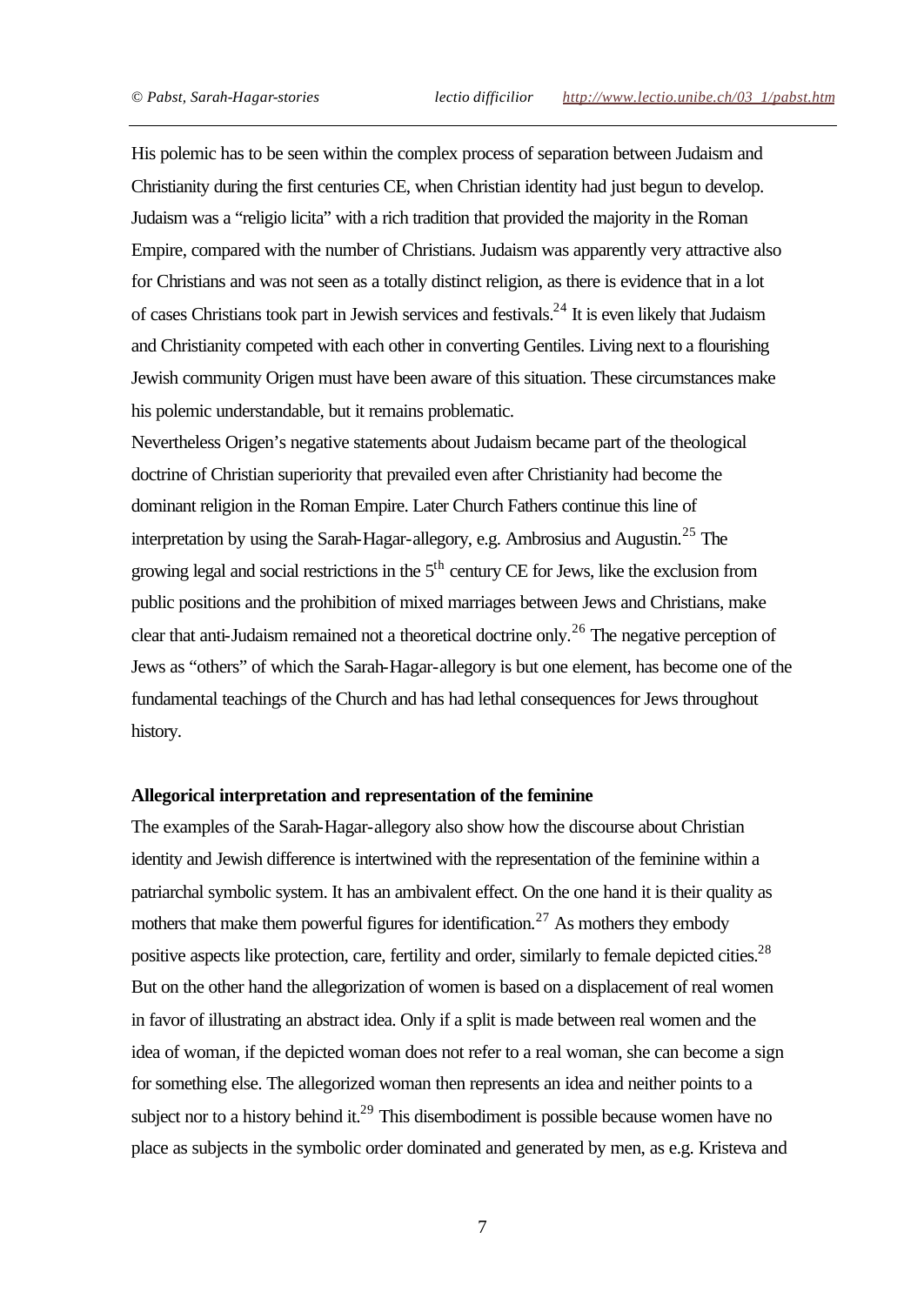Irigaray observed.<sup>30</sup> Within that order woman is defined as "the other". This allows the application of nearly any idea to the female body. $31$ 

This way of representation operates as well with another common androcentric split of the female into dualistic images, e.g. in the case of female city-images into woman as nature versus domesticated woman, which is a variation of splitting women into good women and bad women. Hagar takes over the symbolism of the negative "other", the outside which is perceived as dangerous and has to be subjected. She becomes the "allegory of foreign territory $132$ . Sarah takes over the symbolism of the positive inside which is perceived as stabilizing order.

Splitting the female always serves male dominating interests. This is the case with Sarah and Hagar, too. The irreversible split between Sarah and Hagar serves to enforce Christian dominating interests and to develop a Christian identity at the expense of Judaism.

#### **The Jewish Interpretation**

#### **Sarah as symbol of redemption**

In the rabbinic tradition the dualism between Sarah and Hagar plays a minor role. The rabbis clearly have their main interest in Sarah, as she is the Jewish Matriarch; and they especially emphasize the redemption of her barrenness. One of the most powerful images is her connection with Jerusalem in the Midrash Lamentation Rabbah I:2, §26 (5th century) and parallels.<sup>33</sup>

"26. SHE HATH NONE TO COMFORT HER. R. Levi said: Wherever it says 'hath none', it indicates that there would be in the future. [For instance], And Sarai was barren; she had no child (Genesis 11:30); but she did have one later, as it is said, And the Lord remembered Sarah (ib. 21:1). Similarly, But Hannah had no children (I Samuel 1:2); she did have them later, as it is said, So the Lord remembered Hannah (ib. 2:21). Similarly, She is Zion, there is none that careth for her (Jeremiah 30:17); but she will have one later, as it is said, And a redeemer will come to Zion (Isaiah 59:20). In like manner you say, SHE HATH NONE TO COMFORT HER; but she will have later, as it is said, I, even I, am He that comforteth you (ib. 51:12)."

The midrash explains Lamentations 1:17: "Zion spreads out her hands, and none is there to comfort her, the Lord has commanded against Jacob adversaries around him; Jerusalem is like a menstruating woman among them." The verse describes very movingly the desperation after the destruction of Jerusalem in 586 BCE. In Lamentations Rabbah it is a model for the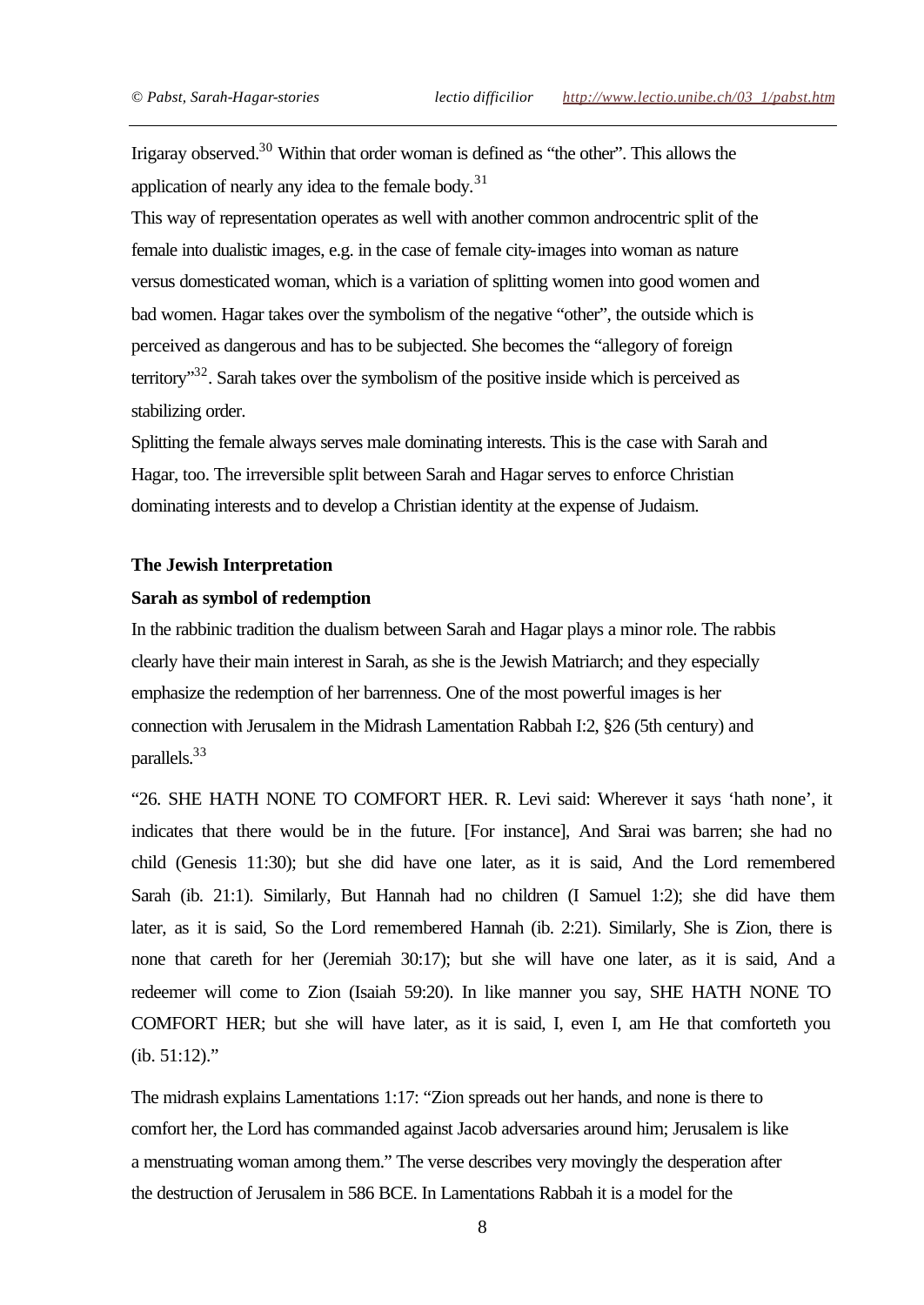interpretation of the second destruction of Jerusalem. The rabbis reject the imagination of the desolation of Zion as a remaining situation with the examples of Sarah and Hannah. As the two of them have been redeemed of their barrenness, so, "qal wa-chomer",<sup>34</sup> of course, Zion will be redeemed in the future by God himself.

The figure of Sarah works as a representative for Jerusalem, similarly to Paul's interpretation, but here Sarah is identical with Israel. Paul and the rabbis continue a tradition already found in the Prophets, where Jerusalem is frequently depicted as a female figure. Especially in Second Isaiah 54:1, the connection with Sarah is made: "Sing aloud, o barren woman who never bore a child,  $[...]$ <sup>35</sup>. The rabbis strengthen this interpretation and make Sarah a powerful symbol for the redemption of Israel. For them she embodies not only a glorious past but hope for the future, too. As in Paul's and the Church Father's interpretation Sarah symbolizes belonging to a specific group, but the confrontation with an allegorical outsider is missing. The rabbis leave no doubt that Sarah belongs to the Jewish side and the midrash speaks only about Israel, not about other people. As it points out the remaining sympathy of God for his chosen people it is probably a theological reaction to the Christian claim to Sarah as matriarch, because the destruction of Jerusalem was interpreted as rejection of Israel by the Church Fathers. But the midrash has the perspective on the inclusion of others, found in another reference on the barren Sarah. Her redemption is a sign for the redemption of the whole world: many other barren women and sick people have been remembered together with her:

"8. AND SARAH SAID: GOD HATH MADE JOY FOR ME; EVERY ONE THAT HEARETH WILL REJOICE WITH ME (21:6). R. Berekiah, R. Judah b. R. Simon, and R. Hanan in the name of R. Samuel b. R. Isaac said: If Reuben has cause to rejoice, what does it matter to Simeon? Similarly, if Sarah was remembered, what did it matter to others? But when the matriarch Sarah was remembered [gave birth], many other barren women were remembered with her; many deaf gained their hearing; many blind had their eyes opened, many insane became sane. For 'making' [HATH MADE] is mentioned here, and also elsewhere, viz. And he made a release to the provinces (Esther 2:18). As the making mentioned there means that a gift was granted to the world, so the making mentioned here means that a gift was granted to the world. R. Levi said: She increased the light of the luminaries: 'making' is mentioned here, viz. GOD HATH MADE FOR ME, while elsewhere it says, And God made the two lights (Genesis  $1:16$ ).<sup>36</sup>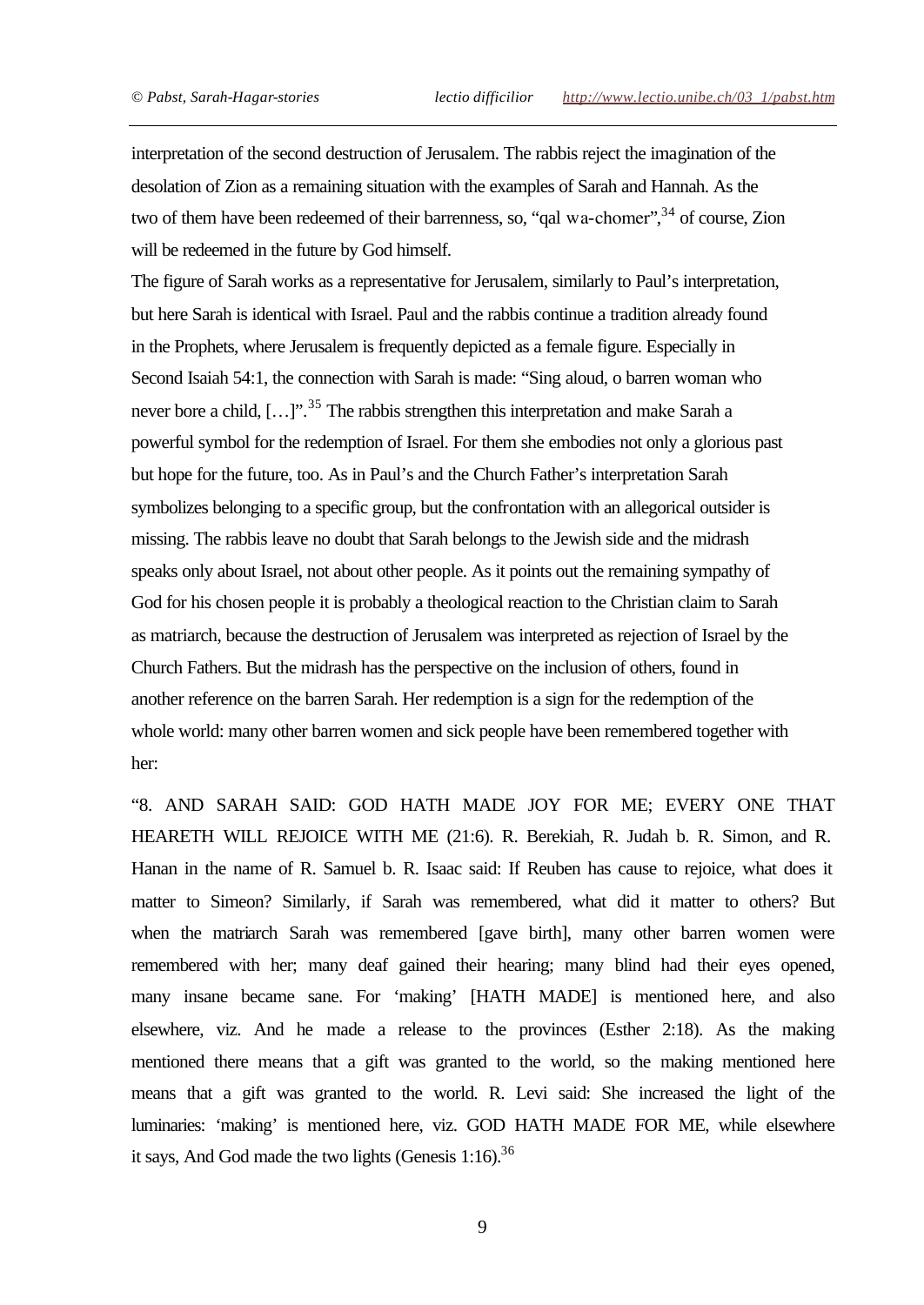In the rabbinical interpretation of Sarah the overlapping of the two discourses about identity and the feminine can also be observed. On one hand, the comparison between barrenness and a situation of political destruction takes up female experience. The Hebrew word "'aqarah", barren, which is only used for female infertility means literally "uprooted" or "without roots". It recalls the image of destruction, of no future, and mirrors the low social standing of barren women in ancient societies. The comparison of redeeming a whole people with redemption of a woman of her barrenness shows compassion for this severe female experience and makes hope possible.

On the other hand, the interest in redemption of barrenness is the reverse of a male interest in female fertility within the frame of the patriarchal order.<sup>37</sup> Sarah and the other barren matriarchs represent the male idea that women want to have children at any cost. They are portrayed as pious women who are redeemed from their barrenness because of their exemplary belief and provide empowering role models for real women, but the images remain within the patriarchal system since barrenness is not accepted as such.<sup>38</sup> It is evident that the rabbis operate with patriarchal imaginations of women, too, especially concerning female sexuality.

#### **Hagar as symbol of proselytism**

Although Hagar is not mentioned as often as Sarah, she bears remarkable features in the interpretation of the rabbis. She is depicted as a stranger, as Egyptian, but of noble descent, as she is the daughter of Pharaoh (cf. Bereshit Rabbah 45:1), and as a bondmaid, but not as exclusively as in the Christian tradition. In Bereshit Rabbah 53:13 one can find the image of a praying Hagar in the desert. It follows the description of her expulsion from Sarah's and Abraham's home (cf. Genesis 21:10ff.) which leads her into the desert, a desperate situation where the water runs out and she is crying. The midrash explains:

"Thus it is written, Thou hast counted nudi (Psalm 56:9): which means, Thou hast counted my wanderings. Put Thou my tears into Thy bottle (ib.). [Estimate them by] that woman of the bottle (nod). Are they not in Thy book (ib.)? as it is written in the Book of Psalms, Hear my prayer, O Lord, and give ear unto my soy; keep not silence at my tears (39:13): Thou didst not keep silence at Hagar's tears; wilt Thou keep silence at mine! And shouldst Thou reply, 'Because she was a stranger (gijoret) she was more beloved,' then I too am thus, For I am a stranger with Thee, a sojourner, as all my fathers were (ib.).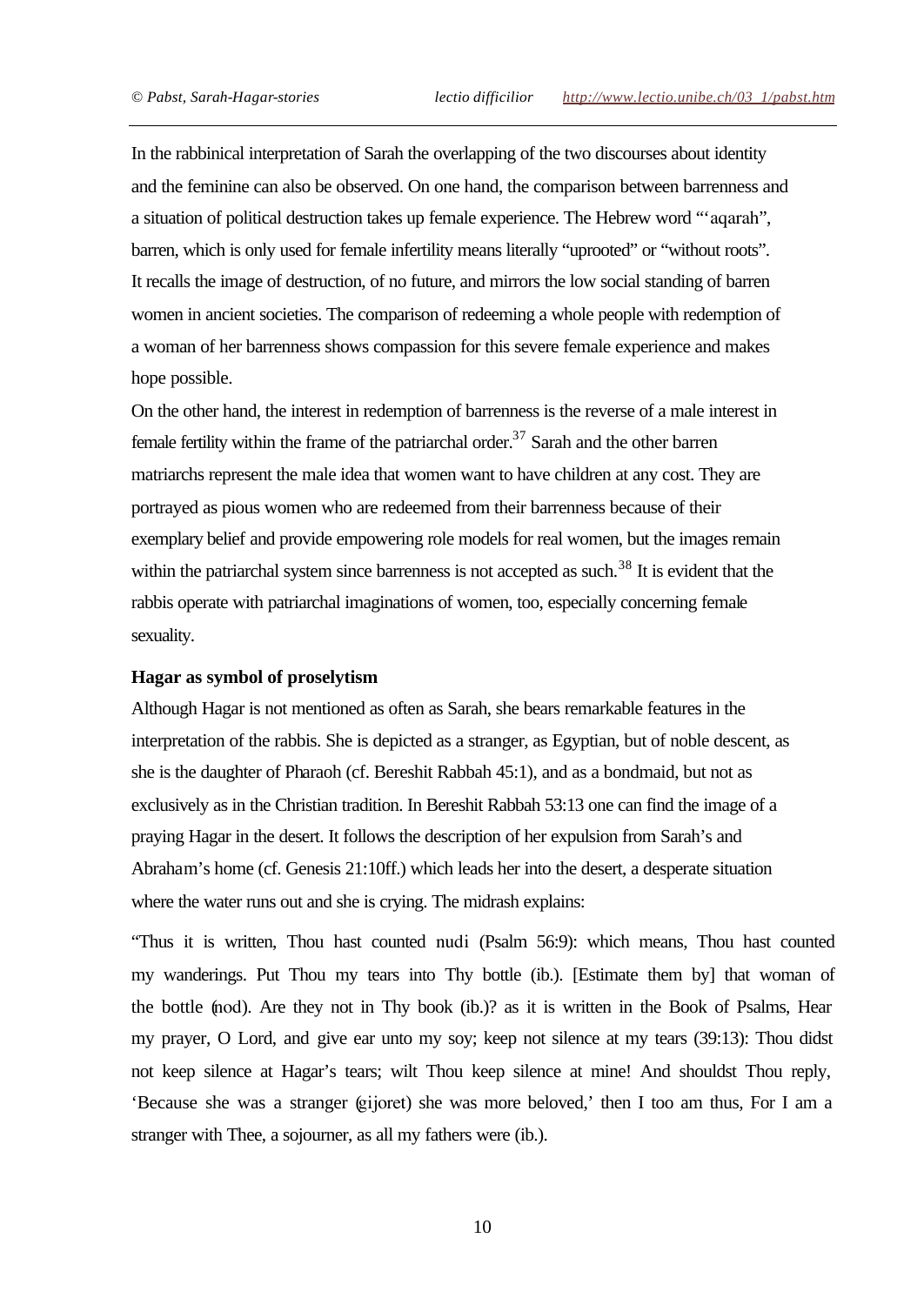The verses from Psalms 56:9 and 39:13 are related to Hagar through the word "bottle" according to the hermeneutic rule "gezera schawa ": She is the woman with the bottle, the bottle that Abraham gave her when he expelled her. The midrash interprets her crying as prayer to God and parallels her with the speakers of the psalms. Like them she addresses God in her distress and asks to be saved. The conclusion is: If God listened to Hagar, who was a stranger, then, "qal wa-chomer", he will listen of course to the problems of people now. Regarding the prayer, she is paralleled with important Jewish female figures like Rebecca, Rachel and Sarah, who are also portrayed as praying women in desperate situations. As one purpose of the midrash is to provide role-models for their readers and listeners, Hagar becomes like them a model for the personal prayer to which women, according to the Mishnah (Berakhot 3:3), were obliged. She is not only an example that God does not remain silent towards the suffering and thus a symbol of hope for being saved; the midrash also stresses her active struggle for redemption.

This becomes even more clear in the following part, commenting on Genesis 21:16 (and she went and sat her down over against him, a good way off, as it were a bowshot [kimetahawe keshet]):

"R. Isaac observed: The phrase As THE SHOTS OF A BOW [shows the distance, for] two bowshots cover a mile. R. Berekiah said: The phrase connotes, as a woman who impugned God's justice, saying, 'Yesterday Thou didst promise me, I will greatly multiply thy seed, etc. (Genesis 16:10), and now he is dying of thirst!" $39$ 

By interpreting "ki-metahawe " as "ke-mateheth", like one who doubts in God's reliability, the rabbis portray Hagar as a strong character who is not afraid to judge God, as the biblical character Ijob does.

The motif of Hagar's piety is even more pointed in the name "gijoret ", translated as "stranger", which means literally "proselyte".<sup>40</sup> Even if the interest behind this interpretation might have been that Abraham's wife should not be a Gentile woman (like the wives of Moses and Samson in the midrash), this attribute stresses Hagar's faith and strengthens her positive image.<sup>41</sup> Remarkably the midrash narrows the difference between Hagar as non-Israelite and Sarah as Israelite, contrasting Paul's and the later Christian interpretations. In the rabbinic interpretation Hagar becomes a symbol for outsiders (not only Christians, but in general) who can have access to the community. This interpretation reflects the openness of Judaism towards proselytes and also its interest in attracting them.<sup>42</sup> It completes the image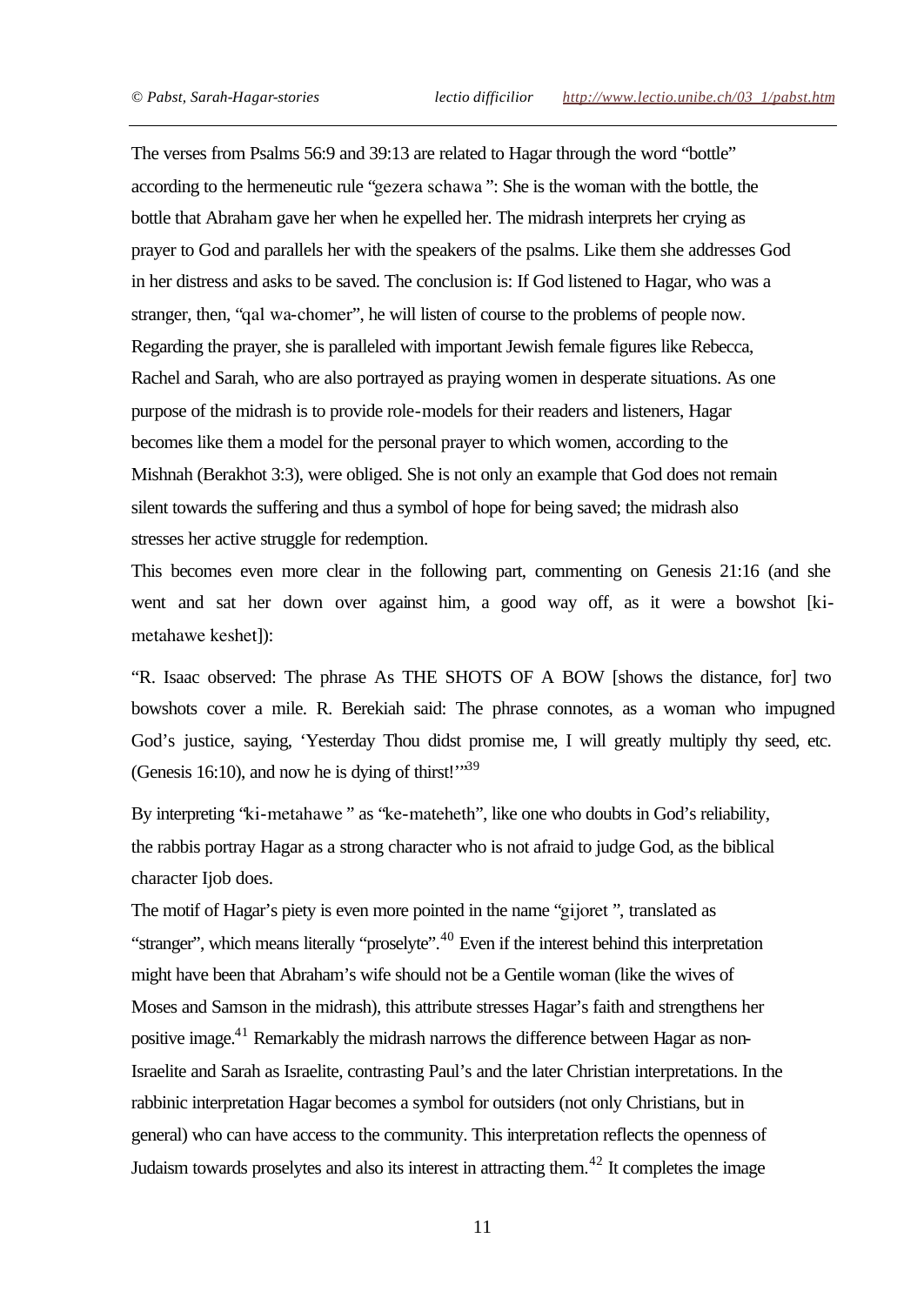we got when examining some of the Church Fathers and indicates the competition between them and the rabbis regarding attraction of Gentiles.

Nevertheless the positive image of Hagar is also restricted. Hagar filling the bottle with water (explanation of Genesis 21:19) is interpreted as unbelief, because it shows that she does not trust in God's care for her.

"[…] AND GOD OPENED HER EYES, etc. (21:18f.). R. Benjamin b. Levi and R. Jonathan b. Amram both said: All may be presumed to be blind, until the Holy One, blessed be He, enlightens their eyes. That follows from this verse: AND GOD OPENED HER EYES AND SHE SAW, etc. AND SHE WENT AND FILLED THE BOTTLE WITH WATER. This proves that she was lacking in faith.<sup>43</sup>

Similarly in Bereshit Rabbah 53:15 the fact that Hagar gives an Egyptian wife to her son means that she returns to her origin and to her former gods.

"[…] AND BECAME AN ARCHER – ROBEH KASHOT (ib.). Even as he grew (rabbah), so did his cruelty (kashiuth) grow with him. [Another version]: while a lad (robeh), he trained himself in the use of the bow. [Another interpretation]: Master (rabbah) of all archers. AND HE DWELT IN THE WILDERNESS OF PARAN, etc. (ib.). R. Isaac said: Throw a stick into the air, and it will fall back to its place of origin [the ground]. Thus, because it is written, And she had a handmaid, an Egyptian, whose name was Hagar (ib. 16:1), therefore it is written, AND HIS MOTHER TOOK HIM A WIFE OUT OF EGYPT."44

Her image is thus ambivalent, but she is not only a symbol for rejection as in the Christian tradition.<sup>45</sup>

## **Conclusion**

These few examples show that the question of identity and difference, of who belongs in the community and what happens to the outsiders, was differently answered by the Jewish and the Christian tradition. This is not only the result of the given situation where Jews and Christians competed for followers, but reveals a basic difference. Christian tradition kept its exclusive dualism even after having become the dominant religion, and increased its anti-Judaism throughout the centuries. The Jewish tradition held on to a perception of outsiders that does not depend so much on an exclusive dualism as does the Christian perception. It shows that difference can also be perceived as a positive and enriching phenomenon, and that identity is not necessarily constructed by using the other as negative image. In this regard, the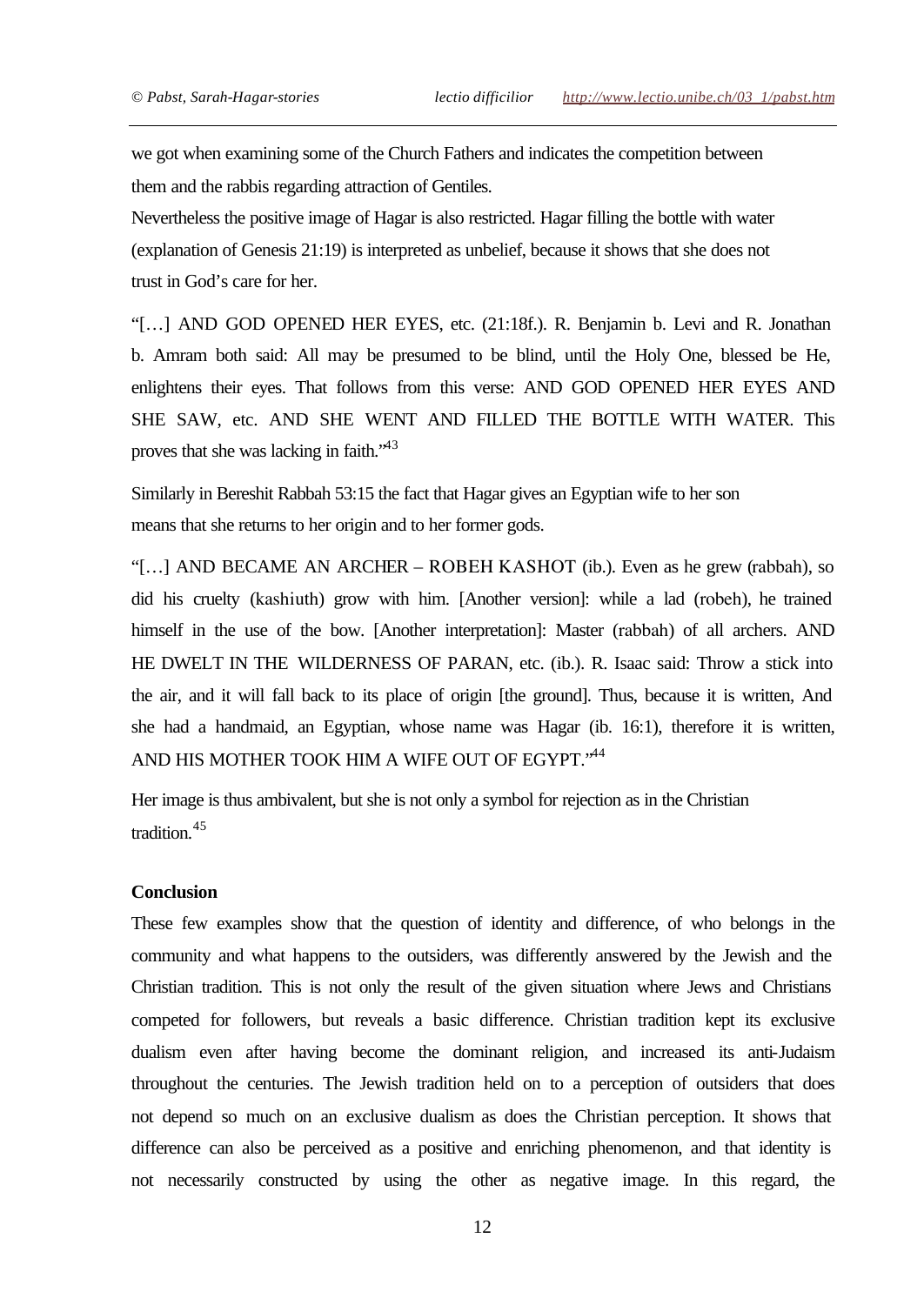interpretations of the rabbis are closer to the biblical texts than the patristic interpretations. Sarah and Hagar have been misused by the Christian tradition and have been forced into symbols of separation and exclusive difference. Reading the rabbinic interpretation can provide a necessary counter-reading. If we decide to see difference as enriching, and not as a threat to identity, Sarah and Hagar can become powerful figures within an interrreligious dialogue today.

### **Sources and dictionaries:**

Jastrow, Marcus, A Dictionary of the Targumim, the Talmud Babli and Yerushalmi, and the Midrashic Literature, Vol. I and II, Philadelphia 1903, reprinted Jerusalem (without year).

Evans, Ernest, Tertullian, Adversus Marcionem, edited and translated by E. Evans, Vol. 2, Books 4 and 5, Oxford 1972.

Tränkle, Hermann, Adversus Judaeos, Wiesbaden 1964.

Becker, Carl, Apologeticum, Darmstadt <sup>4</sup>1992.

Ginzberg**,** Louis, The Legends of the Jews, Bd. 1-8, Philadelphia 1909-38.

Heine**,** Ronald E., Origen, Homilies On Genesis And Exodus, translated by Ronald E. Heine (The Fathers Of The Church Vol. 71), Washington D.C. 1982.

Davka Corporation; The Soncino Midrash Rabbah (The CD Rom Judaic Classics Library), New York 1992-1995.

#### **Monographs and articles**

Bachmann**,** Michael, Die andere Frau, Synchrone und diachrone Beobachtungen zu Gal 4.21- 51, in: Ders., Antijudaismus im Galaterbrief? Exegetische Studien zu einem polemischen Schreiben und zur Theologie des Apostels Paulus (Novum Testamentum et Orbis Antiquus 40), Göttingen 1999, 127-158.

Baskin**,** Judith, Rabbinic Reflections on the barren wife, in: Harvard Theological Review 82/1 (1989), 101-114.

Betz, H.D., Der Galaterbrief. Ein Kommentar zum Brief des Apostels Paulus an die Gemeinden in Galatien, München 1988.

Blum**,** Erhard, Die Komposition der Vätergeschichte (Wissenschaftliche Monographien zum Alten und Neuen Testament 57), Neukirchen-Vluyn 1984.

Boyarin, Daniel, Was Paul an "Anti-Semite"?, in: Ders., A Radical Jew, Paul And The

Politics Of Identity, Berkeley/California 1994, 136-157.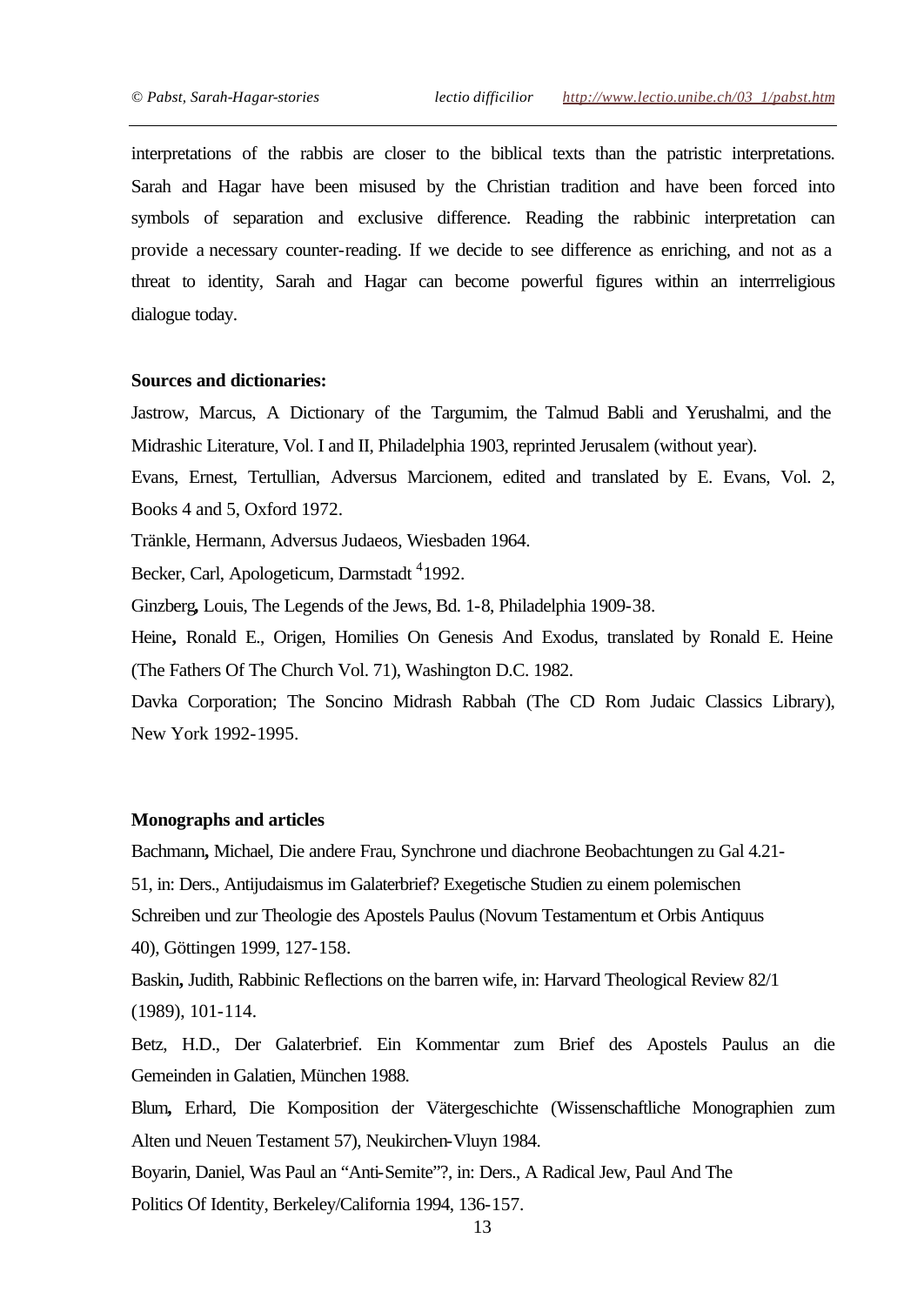Bultmann, Rudolf, Christus des Gesetzes Ende, in: Ders., Glauben und Verstehen, Bd. 2, Gesammelte Aufsätze, Tübingen 1961, 32-58.

Callaway**,** Mary, The Mistress and the Maid: Midrashic Traditions behind Galatians 4:21-31, in: Radical Religion 2/2-3 (1975), 94-101.

Castelli**,** Elizabeth A., Allegories of Hagar: Reading Galatians 4,21-31 with postmodern

feminist eyes, in: Edgar V. Mcknight / Elizabeth Struthers Malbon, The New Literary

Criticism and the New Testament, Valley Forge/Pennsylvania, 228-250.

Dunn, James D.G., Jesus, Paul and the Law. Studies in Mark and Galatians, Louisville 1990.

Dunn, James D.G., The Epistle To The Galatians (Black's New Testament Commentaries), London 1993.

Feldman, Louis H., Jew and Gentile in the Ancient World, Attitudes and Interactions from Alexander to Justinian, Princeton/New Jersey 1993.

Fischer, Irmtraud, Das Buch Jesaja, Das Buch der weiblichen Metaphern, in: Schottroff, Luise

/ Wacker, Marie-Theres, Kompendium Feministische Bibelauslegung, Gütersloh 1998, 246- 257.

Freyer Stowasser, Barbara, Women in the Qur'an. Traditions, and Interpretation, New York 1994.

Harnack, Adolf von, Texte und Untersuchungen zur Geschichte der altchristlichen Literatur, Band 1.3, 1883.

Huebner, Hans, Biblische Theologie des Neuen Testaments, Band 2, Die Theologie des Paulus und ihre neutestamentliche Wirkungsgeschichte, Göttingen 1993.

Hruby, Kurt, Rabbinische und patristische Exegese, in: Ders., Aufsätze zum nachbiblischen

Judentum und zum jüdischen Erbe der frühen Kirche (Arbeiten zur Neutestamentlichen

Theologie und Zeitgeschichte 5), Berlin 1996, 321-348.

Ders., Juden und Judentum bei den Kirchenvätern, in: Ders., Aufsätze zum nachbiblischen Judentum und zum jüdischen Erbe der frühen Kirche, Arbeiten zur Neutestamentlichen Theologie und Zeitgeschichte 5, Berlin 1996, 415-481.

Irigaray, Luce, Speculum: Spiegel des anderen Geschlechts, 1980.

Kristeva, Julia, Die Revolution der poetischen Sprache, Frankfurt/Main 1978.

De Lange, N.R.M., Origen and the Jews, Studies in Jewish-Christian Relations in Third-Century Palestine (University of Cambridge Oriental Publications 25), Cambridge 1976. Lieberman, Saul, Greek in Jewish Palestine, New York 1942.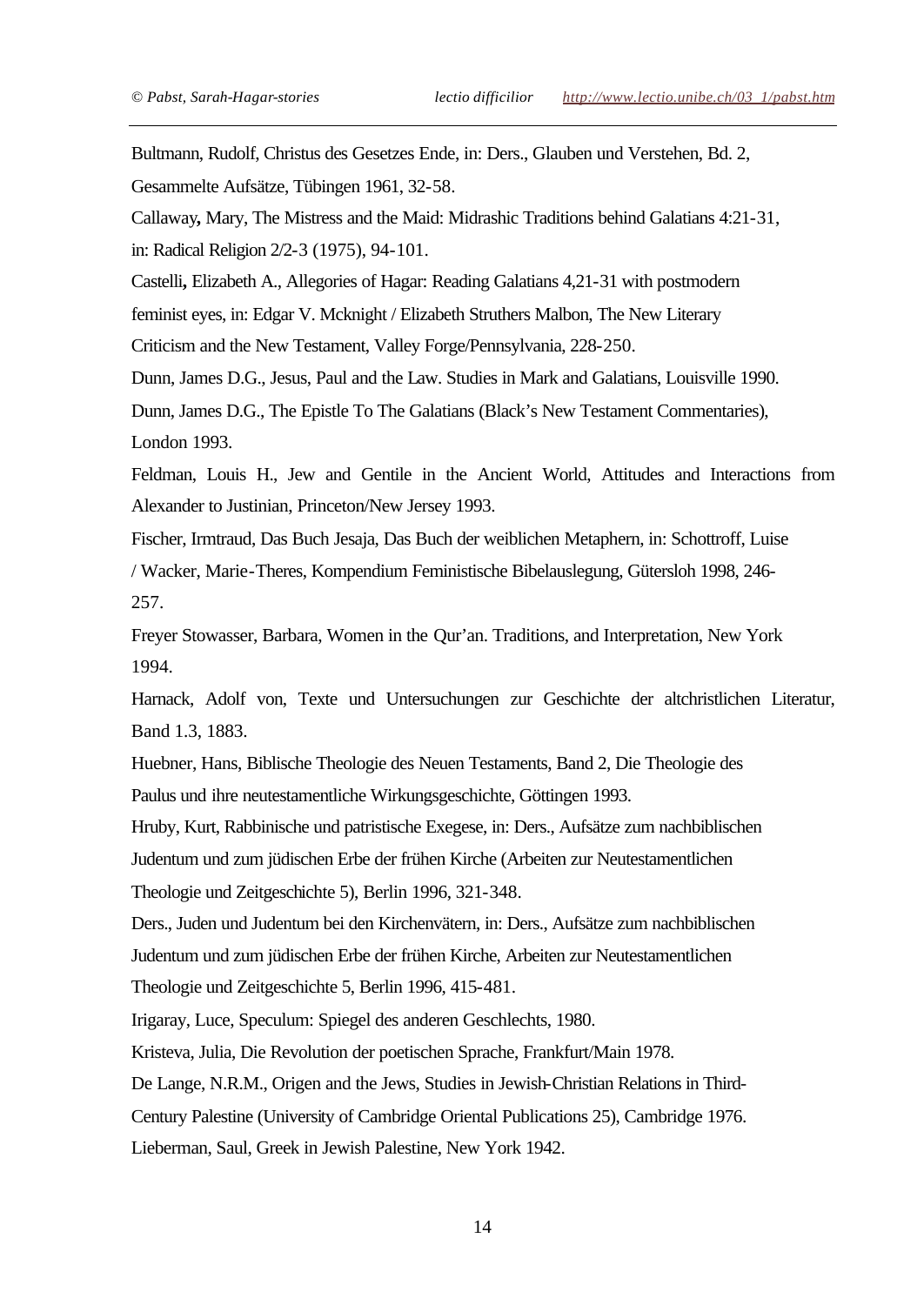Martyn, J. Louis, The Covenants of Hagar and Sarah, in: Carroll, John T. / Cosgrove, Charles

H. / Johnson, Elizabeth (Eds.), Faith and History, Essays in Honor of Paul W. Meyer,

Atlanta/Georgia 1990, 160-192.

Mußner, Franz, Der Galaterbrief (Herders Theologischer Kommentar zum Neuen Testament 9), Freiburg u.a. <sup>5</sup>1988.

von der Osten-Sacken, Peter, Die Heiligkeit der Tora, Studien zum Gesetz bei Paulus, München 1989.

Poliakov, Léon, Geschichte des Antisemitismus, Bd. 1, 2. unveränderte Auflage, Worms 1979.

Rengstorf, Karl-Heinrich **/** von Kortzfleisch, Siegfried (Hgg.), Kirche und Synagoge,

Handbuch zur Geschichte von Christen und Juden, Darstellung mit Quellen, Bd.1, Stuttgart

1968, Bd. 2, Stuttgart 1970.

Ruether, Rosemary R., Nächstenliebe und Brudermord. Die theologischen Wurzeln des Antisemitismus, München 1978.

Sanders, E.P., Paulus und das palästinische Judentum. Ein Vergleich zweier

Religionsstrukturen, Göttingen 1985.

Schreckenberg, Heinz, Die Juden in der Kunst Europas, ein historischer Bildatlas, Göttingen 1996.

Sciurie, Helga, Ecclesia und Synagoge, Bilder von Sinnlichkeit und Gewalt am deutschen Kirchenportal des 13. Jahrhunderts, in: Lindner, Ines / Schade, Sigrid / Wenk, Silke / Werner, Gabriele (Hgg.), Blick-Wechsel, Konstruktionen von Männlichkeit und Weiblichkeit in Kunst

und Kunstgeschichte, Berlin 1989, 243-250.

Sonntag, Holger, Zur politischen Theologie des Gesetzes bei Paulus und im antiken Kontext, Tübingen / Basel 2000.

Stuhlmacher, Peter, Biblische Theologie des Neuen Testaments, Bd. 1, Grundlegung: Von Jesus zu Paulus, Göttingen 1992.

Warner**,** Marina, In weiblicher Gestalt, Die Verkörperung des Wahren, Guten und Schönen, Reinbek bei Hamburg 1989.

Weigel, Sigrid, Topographien der Geschlechter (Kulturgeschichtliche Studien zur Literatur), Reinbek bei Hamburg1990.

Wenk, Silke, Versteinerte Weiblichkeit, Allegorien in der Skulptur der Moderne (Literatur – Kultur – Geschlecht, Große Reihe 5), Köln 1996.

Wilckens, Ulrich, Der Römerbrief (Evangelisch-katholischer Kommentar zum Neuen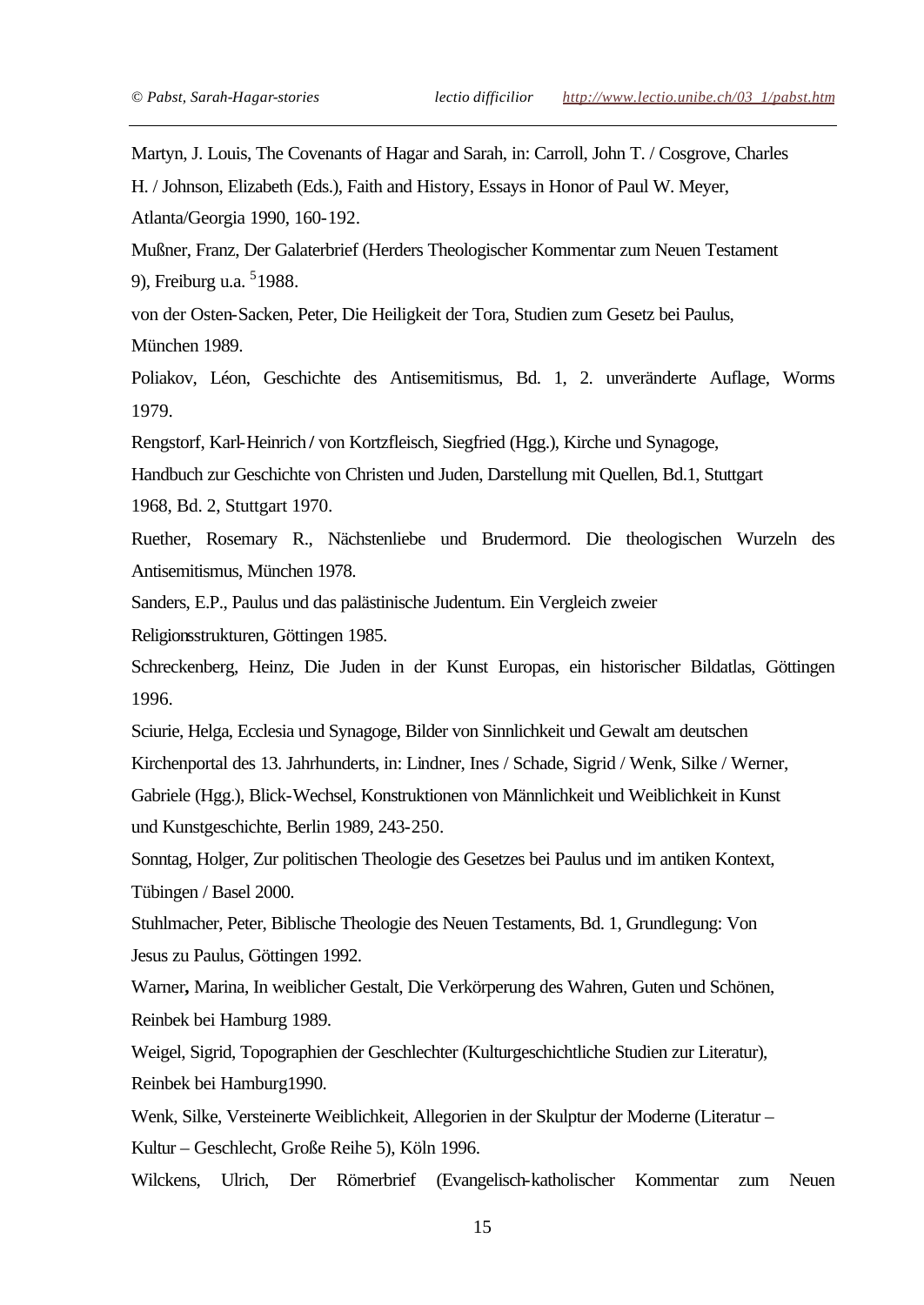Testeament 6/2, Röm 6-11), 3., um Literatur erg. Aufl., Zürich u.a. 1993. Williams, A. Lukyn, Adversus Judaeos, Cambridge 1935.

#### **Pictures:**



*© Thomas Kratz*

Picture  $1 + 2$ :

In front of the Cathedral of Strasbourg stand two female sculptures representing the Church (Ecclesia) and the Synagogue (Synagoga), dating from 1230 CE.

<sup>11</sup> The representation of Church and Synagogue as female sculptures is a widespread phenomenon and mirrors the complex relation between Christians and Jews at that time. Similar sculptures are found at the entrance of significant ecclesiastical buildings like the Cathedral of Reims in France, at the Cathedrals of Bamberg, Magdeburg, Worms and Freiburg and at the "Liebfrauenkirche" at Trier, all dating from the  $13<sup>th</sup>$  and early  $14<sup>th</sup>$ century CE, cf. the pictures in Schreckenberg, Juden, 48ff; cf. Sciurie, Ecclesia, 243-250.

Depictions of Ecclesia and Synagogue appear in the Christian iconography since the  $9<sup>th</sup>$  century CE. They are frequently set within the scene of the crucifixion and express more or less sharpely the triumph of Ecclesia over Synagoga, cf. Schreckenberg, Juden, 31-34. This happens at a time when Passionplays started to appear. They portray the idea of a victory of the Church over Judaism in a very visual way and convey it to a wider audience,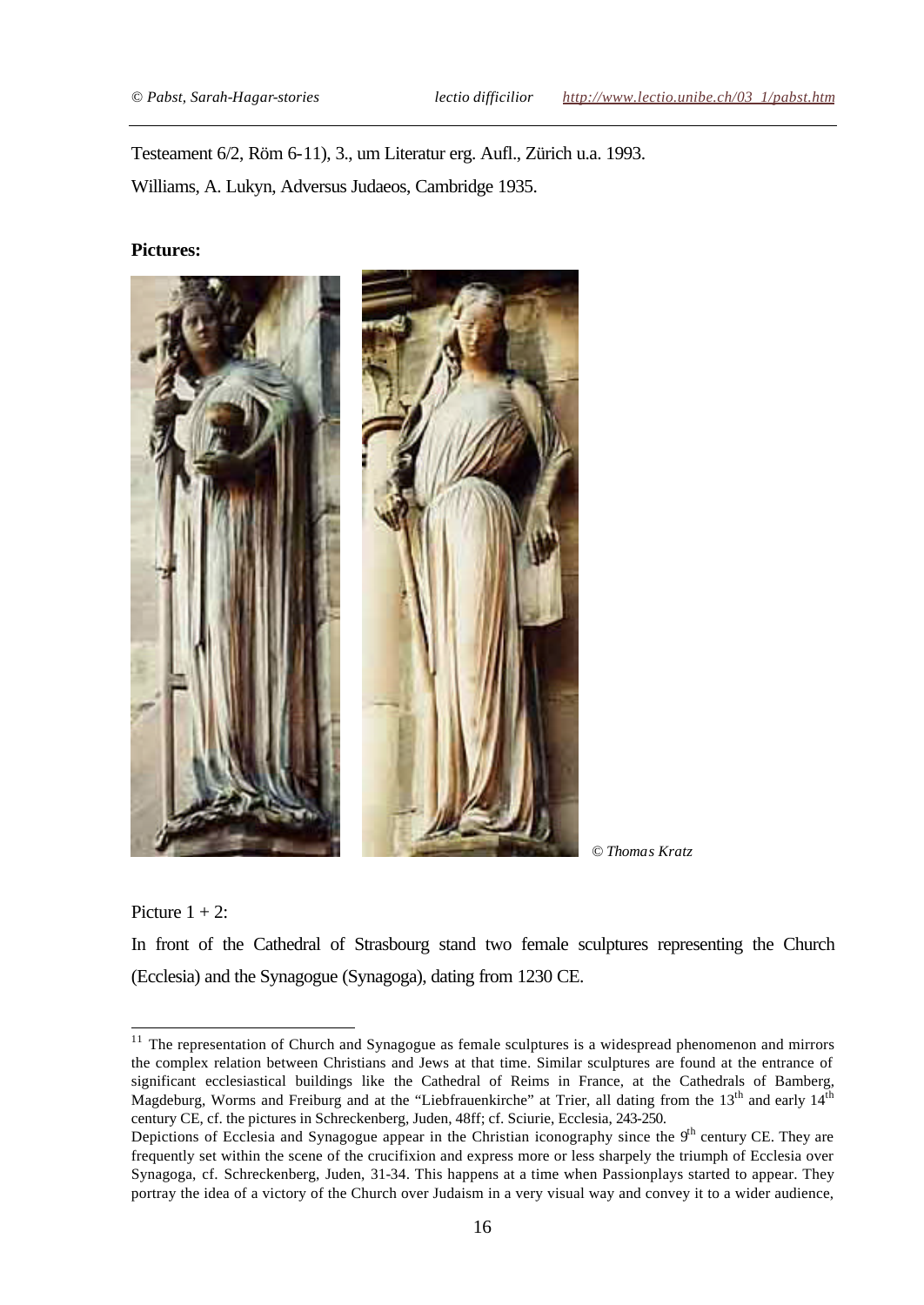cf. Poliakov, Geschichte, 30.

l

<sup>2</sup> The fourth Lateran Council in 1215 CE e.g. ordered a special dress code for Jews so that they should be distinguishable from Christians by outward appearance. It was executed in various ways: in France Jews had to put a yellow, round sign on their clothes; in Germany a coned hat was more common (the so-called "Judenhut"). This is an important new development concerning anti-Judaism, since for the first time the otherness of Jews was visibly marked, expressing a suppressing and humiliating distinction. Also in the  $13<sup>th</sup>$  century, the charge of ritual murder and desecration of hosts came up mirroring a spreading anti-Judaism, even if good contacts still existed between Jews and Christians in some fields, cf. Poliakov, Geschichte, 49-70.

<sup>3</sup> E.g. Ruether, Nächstenliebe, 101; Betz, Galaterbrief, 422f.; Wilckens, Römerbrief, Bd. 2, 185; Huebner, Theologie, Bd. 2, 94. They understand Galatians 4:30 as disinheritance of Judaism and criticize Paul for his extreme view. But this interpretation is not convincing at all, because it ignores the historical and literary context of this text. Firstly, no clear distinction existed between Christians and Jews in Paul's time. This is a later development, that continued until the  $4<sup>th</sup>$  century, and it seems clear to me that the modern commentators project their ideas on the ancient context. Secondly, the argument between Paul and his opponents mirrored in the letter to the Galatians is an argument among Jewish Christians who have different ideas about the extent of validity of the Torah, cf. note 5.

4 Cf. Bachmann, Frau, 134f.; Boyarin, Paul, 156; Martyn, Covenants, 179; Dunn, Epistle, 250; Mußner, Galaterbrief, 325.

 $<sup>5</sup>$  There is a big discussion still going on about the meaning of the Torah for Paul that can not be described in</sup> detail here. But the two main positions can be stated. A widespread opinion among German scholars is the notion that Paul abolished the Law because it does not have the power to redeem, following the Lutheran interpretation, e.g. Bultmann in his famous article: Christus des Gesetzes Ende; Huebner, Theologie, Bd. 1, 84f., but who sees a positive development of Paul from Galatians to Romans; Stuhlmacher, Theologie, Bd. 2, 266- 268; Sonntag, Nomos, 300. This view is criticized by scholars who try to see Paul in his Jewish context and attribute a more positive view to him, e.g. Sanders, Paulus, 503-518; Dunn, Paul; von der Osten-Sacken, Paulus, 116-157.

Following these latter scholars, especially Dunn, the position of Paul in the Galatian conflict can be shortly outlined as follows: his Christological understanding, that a radical new era has begun with the death and the resurrection of Jesus, leads him to the idea of the inclusion of the Gentiles into the nation of Israel. The patriarch Abraham serves as his proof for this idea (Galatians 3:8-14.28f.; cf. Romans 4). This does not mean that the Torah, the core of Judaism, has lost it's validity. But it poses a problem if it is still functioning as a sign of difference between Jews and Gentiles. This is what Paul is opposing concerning the socalled "Antiochiaincident": Insisting on the dietary laws prevents the community between Jewish Christians and Gentile Christians. Paul is directing the same critique against his opponents in Galatia, apparently Jewish Christian Teachers, who seemed to ask, if not the fulfilling of the whole Torah at least of the dietary laws, of the circumcision (Galatians 5:2) and of the Jewish festivals (4:8).

 $6$  There is no archaelogical evidence of any Galatian Christian communities before the  $2<sup>nd</sup>$  century CE, so it is very likely that Paul lost his influence in these communities which he is adressing in his letter.

<sup>7</sup> Cf. Blum, Komposition, 69ff. HHe established the term "völkergeschichtliche Ätiologien" for the Genesis narratives about Abraham's family.

<sup>8</sup> Cf. Castelli, Allegories, 233f.; Callaway, Mistress, 94.

<sup>9</sup> Tertullian, Adversus Marcionem V,4,8.

 $10$  Cf. Martyn, Covenants, 164-167.

<sup>11</sup> For an overview of the genre of the "Adversus-Judaeos"-literature cf. Williams, Judaeos. The claimed missionary character of these works was rejected by A. v. Harnack, Texte, 75ff. who considered them to be a literary fiction, for an apologetic purpose, without any real background. On the contrary, K. Hruby, Juden, 417- 419, points out that they have to be seen against a historical background, but that their purpose was not primarily to convert Jews but to prevent Christians from converting to an attractive Judaism, similarly Schreckenberg, Adversus-Judaeos-Texte, 217.

<sup>12</sup> Cf. Adversus Iudaeos 1,3ff. and Adversus Marcionem II,24,8f.

<sup>13</sup> Cf. Adversus Iudaeos 5,1-3.

 $14$  Cf. Hruby, Exegese, 321-325.

<sup>15</sup> Tertullian also supports the common Christian view that the Jews are rejected by God because of their misdeeds and their unbelief. The destruction of Jerusalem in the year 70 and the dispersion of the Jewish people are interpreted as clear evidence for that, cf. Adversus Iudaeos 10,19; 11,11 u.a.; Adversus Marcionem 3,23,3ff.; Apologeticus 21,393; 26,3.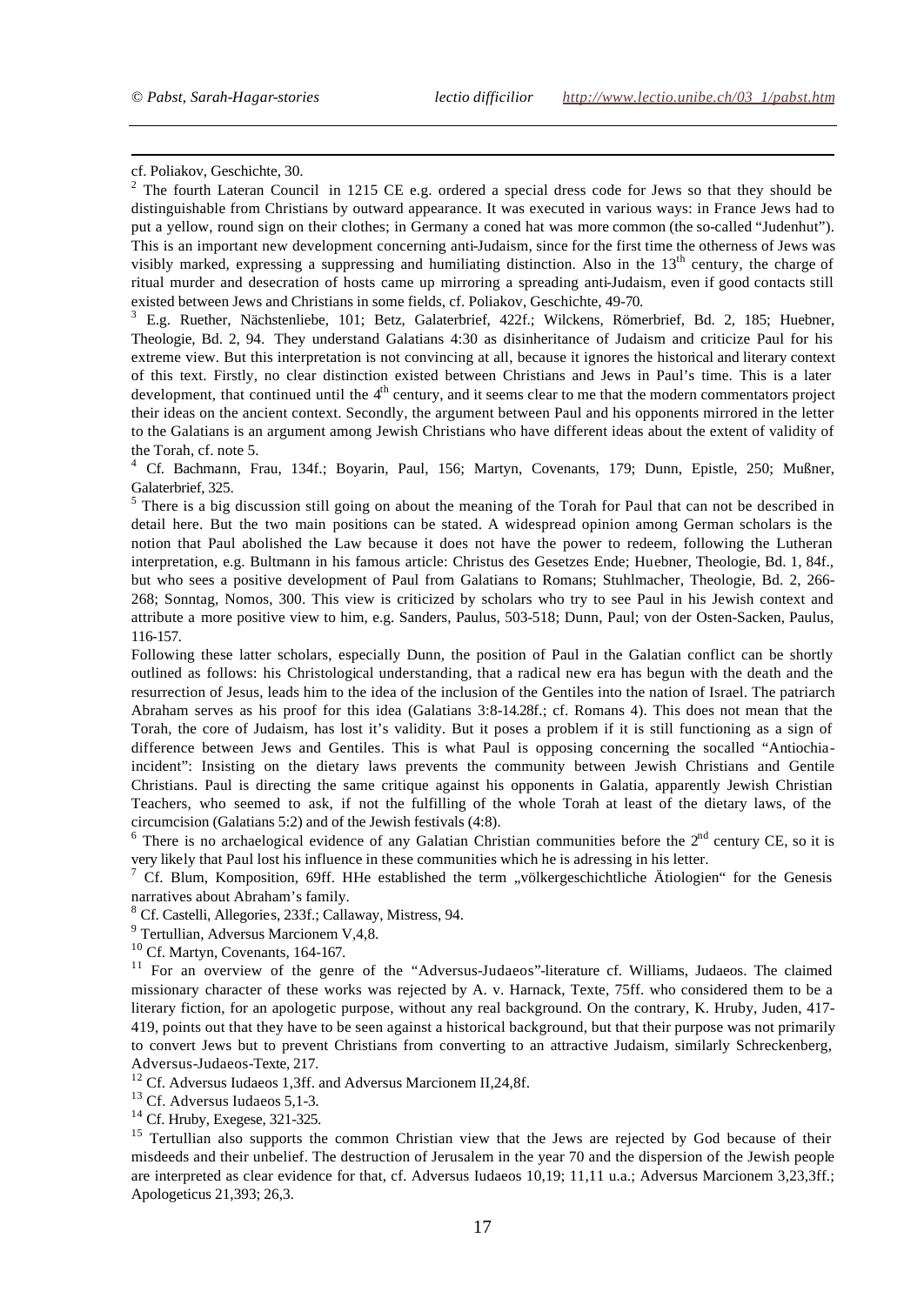<sup>16</sup> Cf. Genesis-Homilies VII,2.

l

<sup>18</sup> Cf. Genesis-Homilies VII,2: "There is yet also another battle more violent perhaps than all these. These who understand the Law, 'according to the flesh' are opposed to and persecute these who perceive it 'according to the spirit'."

<sup>19</sup> Cf. Genesis - Homilies VII,6.

<sup>20</sup> Cf. Genesis-Homilies VI,1.

<sup>21</sup> Cf. Genesis-Homilies VII,3. The identification of Sarah with virtue might be influenced by Philo, cf. De Congressu Eruditionis Gratia 9-10; 12; 14; 23; Quaestiones in Genesim 3,19-35 e.a.

<sup>22</sup> Homiliae in Exodum VIII,2, zit. nach Hruby, Juden, 445: "Wenn wir auch dem Fleis che nach zu den Heiden zählen, so sind wir doch Israel nach dem Geist [...], unter der Bedingung, daß wir uns durch unsere Handlungsweise würdig erweisen, Gottes Anteil zu sein und zu seinem Erbe gewählt zu werden." Concerning the replacement of Israel by the Church cf. also Hruby, Juden, 445-447.

 $^{23}$  One of the famous rabbis who had discussions with Christians is R. Abbahu (229-309), a disciple of R. Judah I, cf. Lieberman, Greek, 21-33. These contacts have been neglected for a long time by modern scholars. They are very likely not only because of the proximity of Jews and Christians at Caesarea but also because both sides referred to the same Scripture. Origen had detailed knowledge about special rules for the Shabbat which are found in the Mishna, e.g. the rules concerning the distance for an "erub", the distance within which one was allowed to walk on Shabbats, cf. De Lange, Origen, 40-47.

<sup>24</sup> Cf. Origens warning: "If anyone wishes to hear and understand these words literally he ought to gather with the Jews rather than with the Christians." Cf. Genesis-Homilies VI,1. Cf. also Feldman, Jew, 402f. especially on Origen.

<sup>25</sup> Ambrosius: Brief 77 (PL 16,1263-1267), Brief 78 (PL 16,1267-1269), vgl. Schreckenberg, Adversus-Judaeos-Texte, 306; Augustin: Epistola CXCVI, III,13, vgl. Hruby, Juden, 422.

<sup>26</sup> Cf. Rengstorf / von Kortzfleisch, Kirche, 100f., especially Codex Theodosianus and Codex Justinianus.

 $27$  This is true for Islam, too: There it is Hagar who is considered as "mother of all Muslims", cf. Stowasser, Women, 47.

<sup>28</sup> Cities depicted as female figures are already found in the First Testament, cf. Isaiah 49:14-21; 50:1; 51:18; 54:1; 60:4; Jeremiah 50:12; Psalm 85:7; Lamentations 1:16; 2:19. Cf. Fischer, Jesaja, 252.

<sup>29</sup> Cf. Weigel, Topographien, 167-173; Wenk, Weiblichkeit, 1, has found the same phenomenon in female sculptures in the public sphere. They are mostly anonymous figures in contrast to the rare memorials for historically known women. It shows the missing presence of "real" women in public and a way of idealized femininity. Consequently male allegorical figures are much rarer.

<sup>30</sup> Cf. the basic works of Irigaray and Kristeva on the literature list.

 $31$  The representation of abstract ideas as female figures, e.g. sciences, arts or virtues, became especially popular in the  $19<sup>th</sup>$  century CE, for a critique see the monography of Warner, Gestalt.

<sup>32</sup> Cf. Castelli, Allegories, 228.

<sup>33</sup> Cf. Bereshit Rabbah 38:14; Lamentations Rabbah I:17, §52; Pesikta De Rab Kahana 20:1.

<sup>34</sup> This is the first of the seven exegetical rules of Hillel, the conclusion a minori ad maius, cf. Talmud Yerushalmi, Pesachim VI:I, 33a and Tosefta, Sanhedrin VII:2.

<sup>35</sup> Isaiah 54:1 is already an innerbiblical midrash on the Genesis-narratives about the barren wives, cf. Callaway, Mistress, 97. The connection with Sarah is evident from Isaiah 51:2.

<sup>36</sup> Cf. Bereshit Rabbah 53:8.

<sup>37</sup> The case of Sarah provokes a halakhic dicussion about the duty of woman to procreate, cf. Mishna, Yebamot 6:6; Tosefta, Yebamot 8:4; Talmud Yerushalmi, Yebamot 6:6; Talmud Bavli, Yebamot 64. With one exception women are generally exempted from that rule which is based on Genesis 1:28: R. Jochanan ben Baroka states that the plural form in Genesis 1:28 includes women into the rule. The motivation for the exclusive ruling probably reflects the wish of the rabbis to prevent a possible promiscuity and to execute control over female sexuality. Cf. Baskin, Reflections, 103f.

<sup>38</sup> The redemption from barrenness is frequently described as a result of prayer, belief and God's answer: cf. Bereshit Rabbah 45:4; Talmud Bavli, Yebamot 64b; Talmu d Bavli, Taanit 2a and Eliyahu Rabbah, 18. Cf. also Baskin, Reflections, 114.

<sup>39</sup> Bereshit Rabbah 53:13.

<sup>40</sup> Cf. Jastrow, Dictionary, 236.

<sup>41</sup> Cf. also Bereshit Rabbah 45:10, where it is said that four respectively five angels appeared to Hagar in the desert.

<sup>&</sup>lt;sup>17</sup> Cf. Genesis -Homilies VII,5.